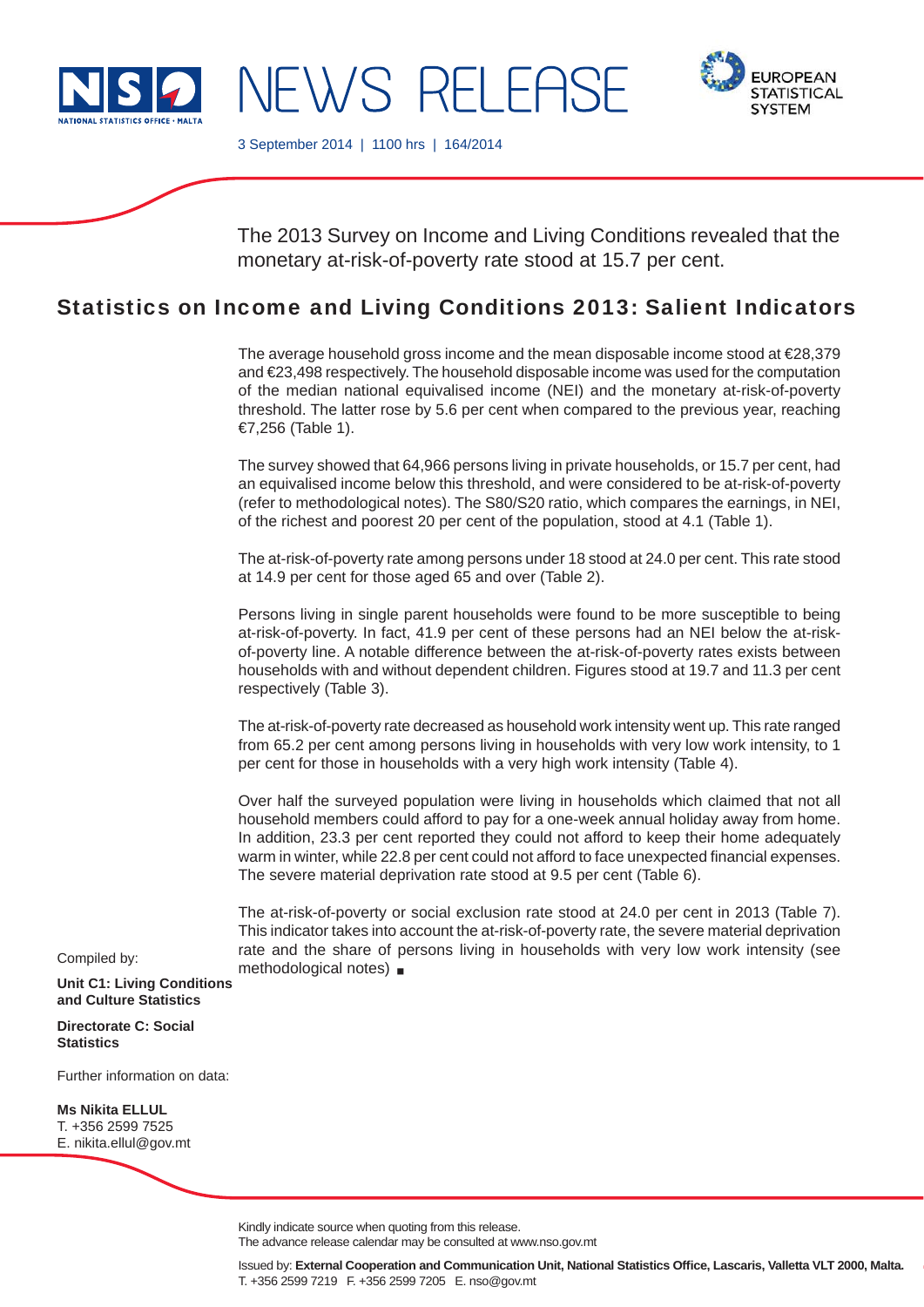|  |  |  |  | Table 1. Main household income and at-risk-of-poverty indicators: 2012-2013* |
|--|--|--|--|------------------------------------------------------------------------------|
|--|--|--|--|------------------------------------------------------------------------------|

|                                                  | 2012              |                                            |                                 |                   |                                            |                                 |
|--------------------------------------------------|-------------------|--------------------------------------------|---------------------------------|-------------------|--------------------------------------------|---------------------------------|
| Average household gross income $(\epsilon)$      | 26,746            |                                            |                                 | 28,379            |                                            |                                 |
| Average household disposable income $(\epsilon)$ |                   | 22,379                                     |                                 |                   | 23,498                                     |                                 |
|                                                  | Value $\bigoplus$ | Number of<br>persons<br>below<br>threshold | % persons<br>below<br>threshold | Value $\bigoplus$ | Number of<br>persons<br>below<br>threshold | % persons<br>below<br>threshold |
| Total number of persons living in households     | N/A               | 408,907                                    | 100.0                           | N/A               | 412,534                                    | 100.0                           |
| Median National Equivalised Income (NEI)         | 11,449            | 204,460                                    | 50.0                            | 12,093            | 206,266                                    | 50.0                            |
| 40% median NEI                                   | 4,580             | 11,537                                     | 2.8                             | 4,837             | 13,363                                     | 3.2                             |
| 50% median NEI                                   | 5,724             | 30,456                                     | 7.4                             | 6,047             | 36,534                                     | 8.9                             |
| 60% median NEI                                   | 6,869             | 61,689                                     | 15.1                            | 7,256             | 64,966                                     | 15.7                            |
| 70% median NEI                                   | 8,014             | 100,262                                    | 24.5                            | 8,465             | 104,307                                    | 25.3                            |
| <b>Indicators</b>                                | Value             |                                            |                                 | Value             |                                            |                                 |
| S80 / S20 ratio                                  | 3.9               |                                            |                                 | 4.1               |                                            |                                 |
| Gini coefficient (%)                             | 27.1              |                                            |                                 | 27.9              |                                            |                                 |

\*Income reference year is one calendar year prior to the survey year

|             |              | 2012 |      | 2013                                        |  |  |
|-------------|--------------|------|------|---------------------------------------------|--|--|
| Age group   | <b>Sex</b>   | $\%$ | $\%$ | <b>Number of persons</b><br>below threshold |  |  |
|             | <b>Total</b> | 15.1 | 15.7 | 64,966                                      |  |  |
| All ages    | <b>Males</b> | 14.4 | 15.4 | 31,670                                      |  |  |
|             | Females      | 15.8 | 16.1 | 33,296                                      |  |  |
| Under 18    | <b>Total</b> | 23.1 | 24.0 | 18,233                                      |  |  |
|             | <b>Total</b> | 12.4 | 13.6 | 36,686                                      |  |  |
| 18-64       | Males        | 11.1 | 12.5 | 17,039                                      |  |  |
|             | Females      | 13.7 | 14.7 | 19,648                                      |  |  |
|             | <b>Total</b> | 17.3 | 14.9 | 10,046                                      |  |  |
| 65 and over | Males        | 19.0 | 15.8 | 4,813                                       |  |  |
|             | Females      | 15.9 | 14.2 | 5,234                                       |  |  |

## **Table 2. At-risk-of-poverty rates by age group and sex: 2012-2013**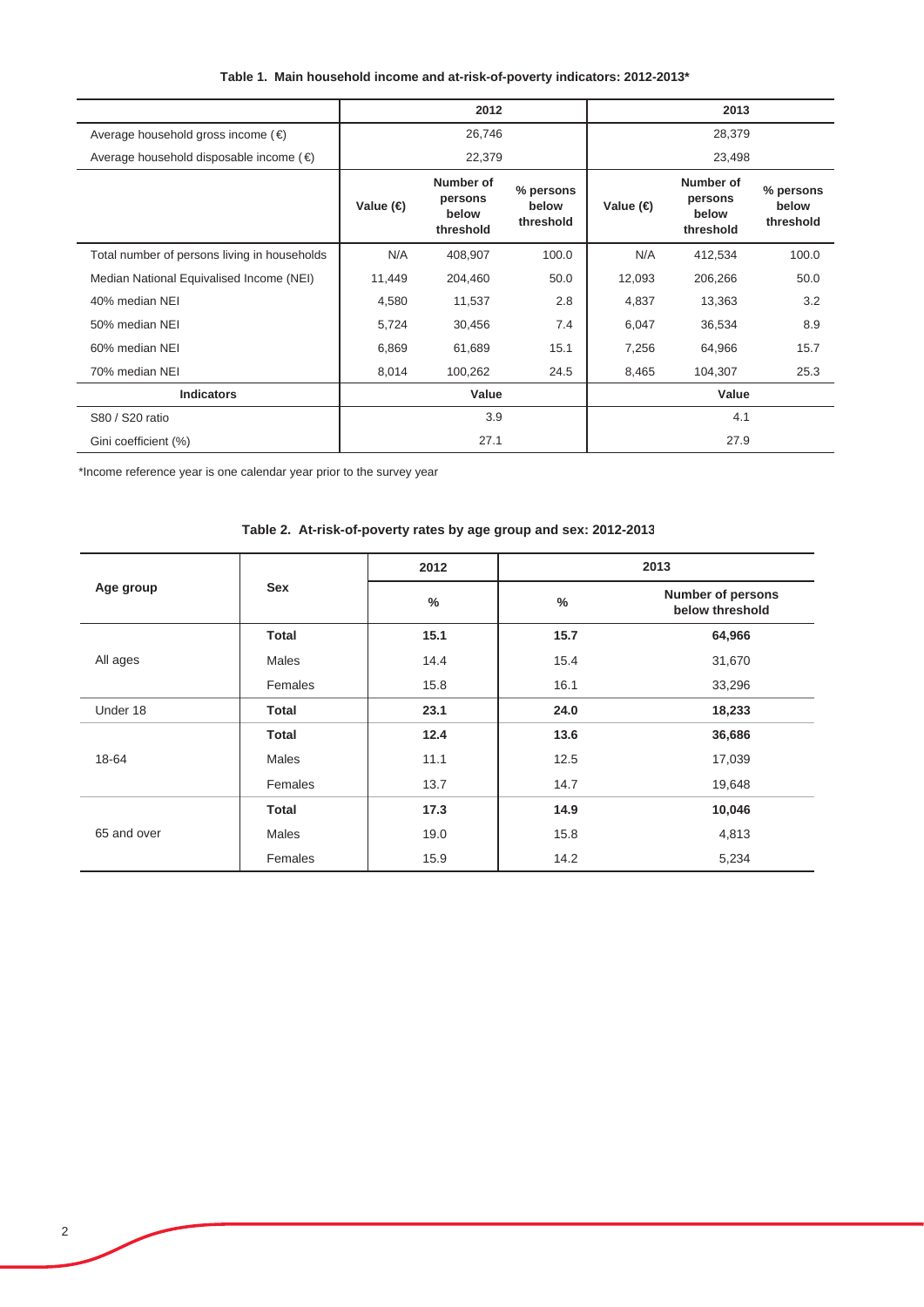|                                                                       | 2012          | 2013          |                                             |
|-----------------------------------------------------------------------|---------------|---------------|---------------------------------------------|
| Household type                                                        | $\frac{0}{0}$ | $\frac{0}{0}$ | <b>Number of persons</b><br>below threshold |
| All households                                                        | 15.1          | 15.7          | 64,966                                      |
| Households without dependent children                                 | 11.0          | 11.3          | 22,072                                      |
| of which:                                                             |               |               |                                             |
| One person household, under 65 years of age                           | 21.8          | 26.5          | 4,628                                       |
| One person household, 65 years old and over                           | 18.1          | 15.7          | 2,832                                       |
| Two adults, no dependent children, both under 65 years of age         | 11.4          | 10.5          | 4,168                                       |
| Two adults, no dependent children, at least one adult aged 65 or more | 21.7          | 19.0          | 7,644                                       |
| Households with dependent children                                    | 19.9          | 19.7          | 42,894                                      |
| of which:                                                             |               |               |                                             |
| Single parent household, one or more dependent children               | 47.6          | 41.9          | 6,378                                       |
| Two adults, one dependent child                                       | 12.6          | 14.9          | 6,321                                       |
| Two adults, two dependent children                                    | 18.3          | 21.5          | 16,246                                      |
| Two adults, three or more dependent children                          | 35.5          | 36.6          | 6,132                                       |

## **Table 3. At-risk-of-poverty rates by household type: 2012-2013**

## **Table 4. At-risk-of-poverty rates by work intensity of household (population aged 0 to 59): 2012-2013**

| <b>Work intensity (WI)</b>                                                                 | 2012  | 2013  |  |
|--------------------------------------------------------------------------------------------|-------|-------|--|
|                                                                                            | $\%$  | %     |  |
| Very high work intensity (0.85 <wi<=1)< td=""><td>[0.7]</td><td>[1.0]</td></wi<=1)<>       | [0.7] | [1.0] |  |
| High work intensity $(0.55 \times W) \leq -0.85$                                           | 1.9   | 3.2   |  |
| Medium - Low work intensity (0.2 <wi<=0.55)< td=""><td>24.0</td><td>27.5</td></wi<=0.55)<> | 24.0  | 27.5  |  |
| Very low work intensity (0 <= Wl <= 0.2)                                                   | 62.7  | 65.2  |  |

Note: This table excludes households without persons of working age.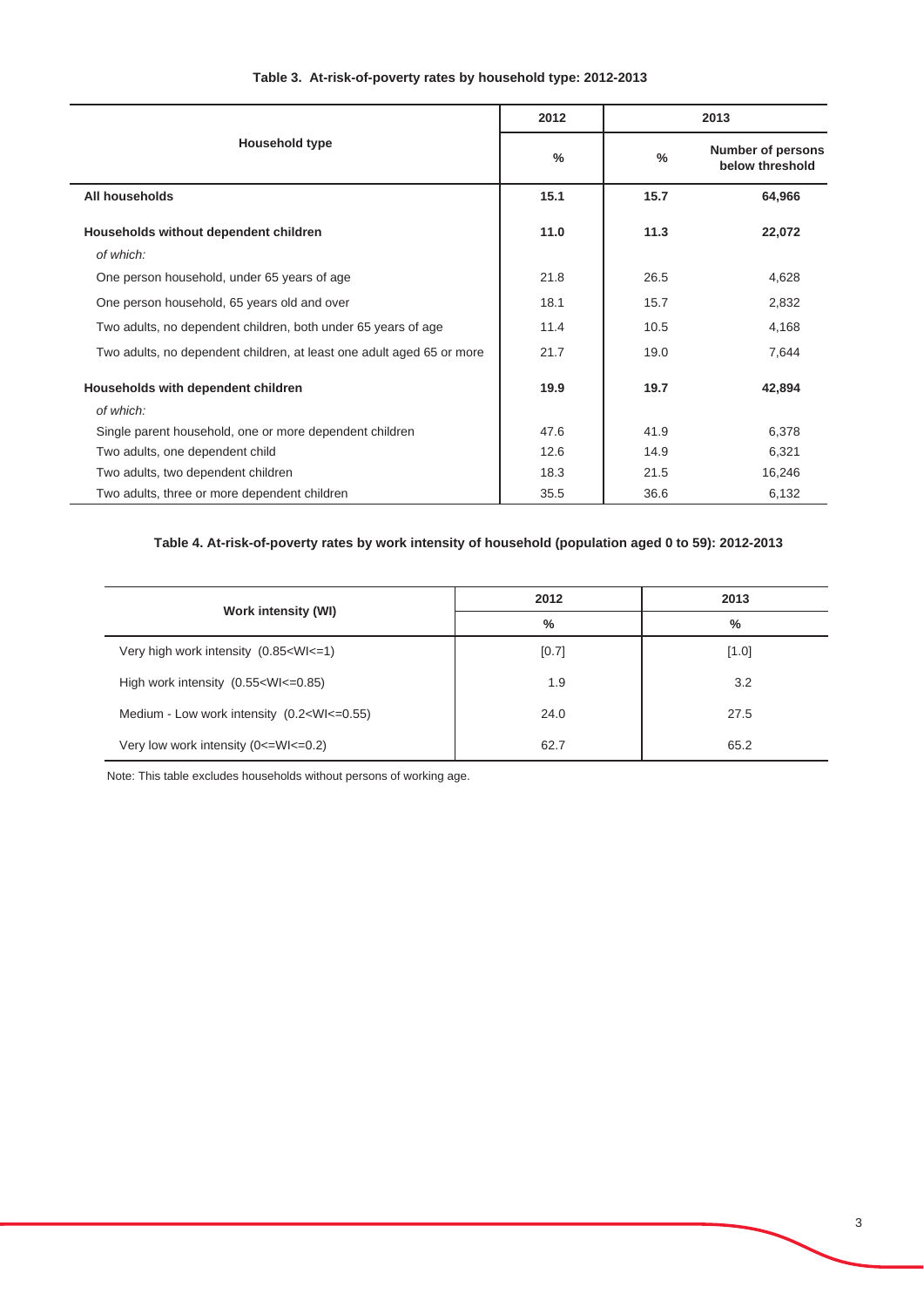| Table 5. At-risk-of-poverty rates among persons aged 18 and over by most |
|--------------------------------------------------------------------------|
| frequent activity status and sex: 2012-2013                              |

|                               | Sex          | 2012   | 2013   |  |
|-------------------------------|--------------|--------|--------|--|
| Most frequent activity status |              | $\%$   | $\%$   |  |
|                               | <b>Total</b> | 5.2    | 5.9    |  |
| Employed                      | Males        | 6.5    | 7.8    |  |
|                               | Females      | 3.0    | [2.8]  |  |
|                               | <b>Total</b> | 48.2   | 49.6   |  |
| Unemployed                    | Males        | 47.3   | 51.1   |  |
|                               | Females      | [51.5] | [44.5] |  |
|                               | <b>Total</b> | 16.3   | 14.3   |  |
| Retired                       | Males        | 18.0   | 16.0   |  |
|                               | Females      | [11.3] | [9.6]  |  |
|                               | <b>Total</b> | 20.8   | 22.2   |  |
| Other inactive persons        | <b>Males</b> | 23.5   | 23.0   |  |
|                               | Females      | 20.4   | 22.1   |  |

Note: This table excludes persons who have not spent more than 6 months in one particular activity status.

|                                                                                                                                |               |               | 2013                 |
|--------------------------------------------------------------------------------------------------------------------------------|---------------|---------------|----------------------|
| <b>Deprivation items</b>                                                                                                       | $\frac{0}{0}$ | $\frac{0}{0}$ | Number of<br>persons |
| Household cannot afford to face unexpected financial expenses                                                                  | 25.0          | 22.8          | 93,869               |
| Household cannot afford to pay for one week's annual holiday away from home                                                    | 53.7          | 55.5          | 229.030              |
| Household has been in arrears on mortgage or rent payments, utility bills, hire<br>purchase instalments or other loan payments | 11.1          | 11.6          | 47.817               |
| Household cannot afford a meal with meat, chicken, fish or vegetarian equivalent<br>every second day                           | 13.1          | 14.9          | 61,545               |
| Household not able to keep the home adequately warm in winter                                                                  | 22.1          | 23.3          | 96,316               |
| Household cannot afford a washing machine                                                                                      | $[0.5]$       | [0.6]         | [2, 412]             |
| Household cannot afford a colour TV                                                                                            | [0.3]         | [0.4]         | [1,506]              |
| Household cannot afford a telephone (including mobile phone)                                                                   | [0.6]         | [0.6]         | [2,592]              |
| Household cannot afford a car                                                                                                  | 2.2           | 2.8           | 11,352               |
| Household is deprived of at least 3 of the above items (materially deprived<br>persons)                                        | 19.8          | 19.4          | 80,196               |
| Household is deprived of at least 4 of the above items (severely materially<br>deprived persons)                               | 9.2           | 9.5           | 39,253               |

## **Table 6. Number of persons by perceived capacity of their household to afford various items: 2012-2013**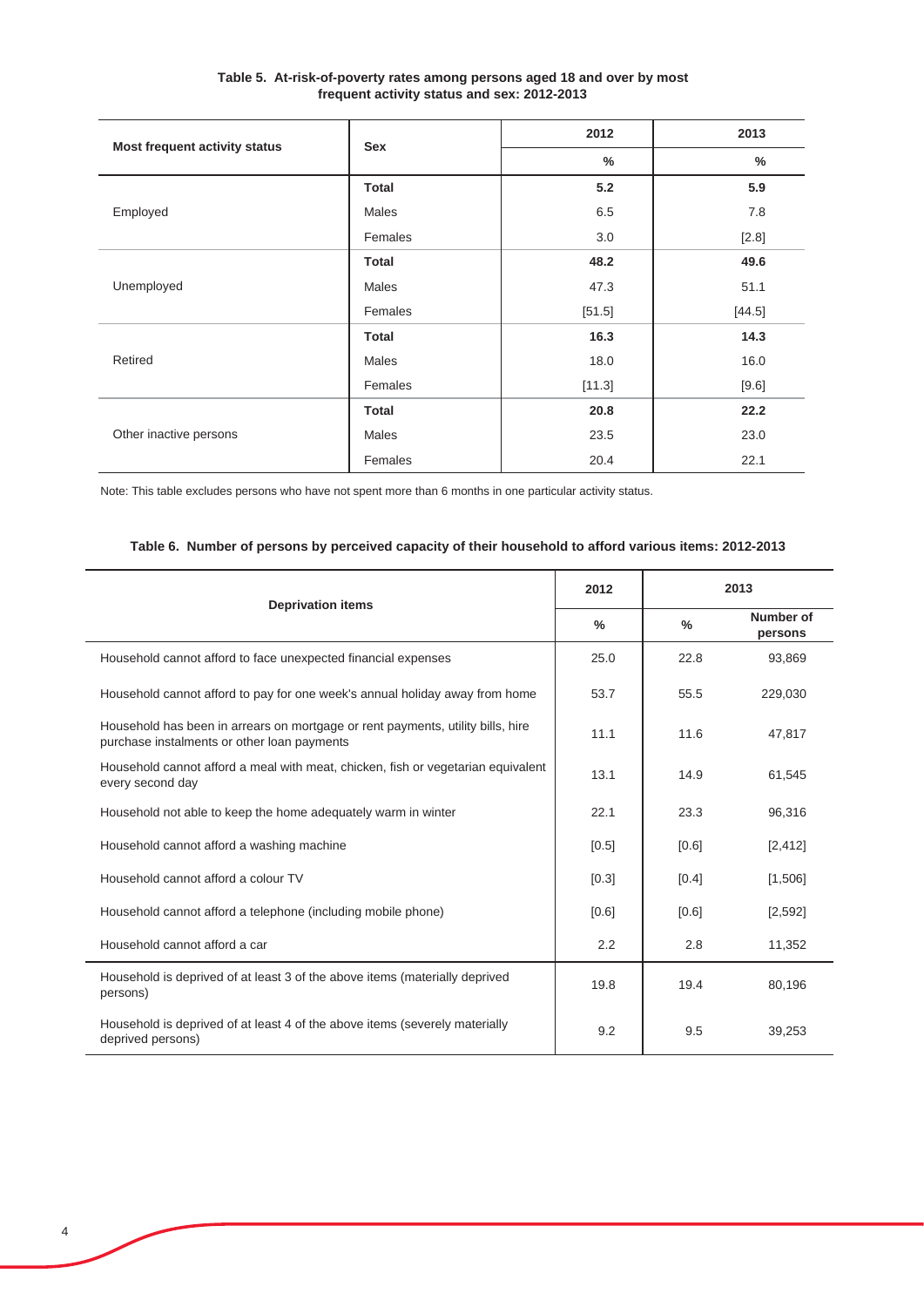## **Table 7. At-risk-of-poverty or social exclusion rates by age group, sex and household type: 2012-2013**

|                                                                      |                                                                       | 2012          |               | 2013                                        |  |  |
|----------------------------------------------------------------------|-----------------------------------------------------------------------|---------------|---------------|---------------------------------------------|--|--|
| Age group                                                            | <b>Sex</b>                                                            | $\frac{0}{0}$ | $\frac{0}{0}$ | <b>Number of persons</b><br>below threshold |  |  |
|                                                                      | <b>Total</b>                                                          | 22.9          | 24.0          | 99,020                                      |  |  |
| All ages                                                             | <b>Males</b>                                                          | 21.7          | 23.1          | 47,677                                      |  |  |
|                                                                      | Females                                                               | 24.1          | 24.9          | 51,343                                      |  |  |
| Under 18                                                             | <b>Total</b>                                                          | 30.9          | 32.0          | 24,300                                      |  |  |
|                                                                      | <b>Total</b>                                                          | 20.9          | 22.5          | 60,702                                      |  |  |
| 18-64                                                                | <b>Males</b>                                                          | 19.0          | 20.9          | 28,426                                      |  |  |
|                                                                      | Females                                                               | 22.9          | 24.2          | 32,275                                      |  |  |
|                                                                      | <b>Total</b>                                                          | 22.3          | 20.8          | 14,018                                      |  |  |
| 65 and over                                                          | <b>Males</b>                                                          | 23.6          | 20.5          | 6,266                                       |  |  |
|                                                                      | Females                                                               | 21.3          | 21.0          | 7,752                                       |  |  |
|                                                                      | <b>Household type</b>                                                 |               |               |                                             |  |  |
| All households                                                       |                                                                       | 22.9          | 24.0          | 99,020                                      |  |  |
| Households without dependent children                                |                                                                       | 19.0          | 19.8          | 38,547                                      |  |  |
| of which:<br>One person household, under 65 years of age             |                                                                       | 35.1          | 38.1          | 6,670                                       |  |  |
| One person household, 65 years old and over                          |                                                                       | 25.2          | 24.0          | 4,326                                       |  |  |
| Two adults, no dependent children, both under 65 years of age        |                                                                       | 19.2          | 18.8          | 7,498                                       |  |  |
|                                                                      | Two adults, no dependent children, at least one adult aged 65 or more |               | 25.1          | 10,089                                      |  |  |
|                                                                      |                                                                       | 28.2          |               |                                             |  |  |
| Households with dependent children                                   | 27.7                                                                  | 27.8          | 60,473        |                                             |  |  |
| of which:<br>Single parent household, one or more dependent children |                                                                       | 66.3          | 60.0          | 9,131                                       |  |  |
| Two adults, one dependent child                                      |                                                                       | 18.8          | 19.3          | 8,171                                       |  |  |
| Two adults, two dependent children                                   |                                                                       | 22.2          | 26.7          | 20,132                                      |  |  |
| Two adults, three or more dependent children                         |                                                                       | 37.6          | 39.8          | 6,673                                       |  |  |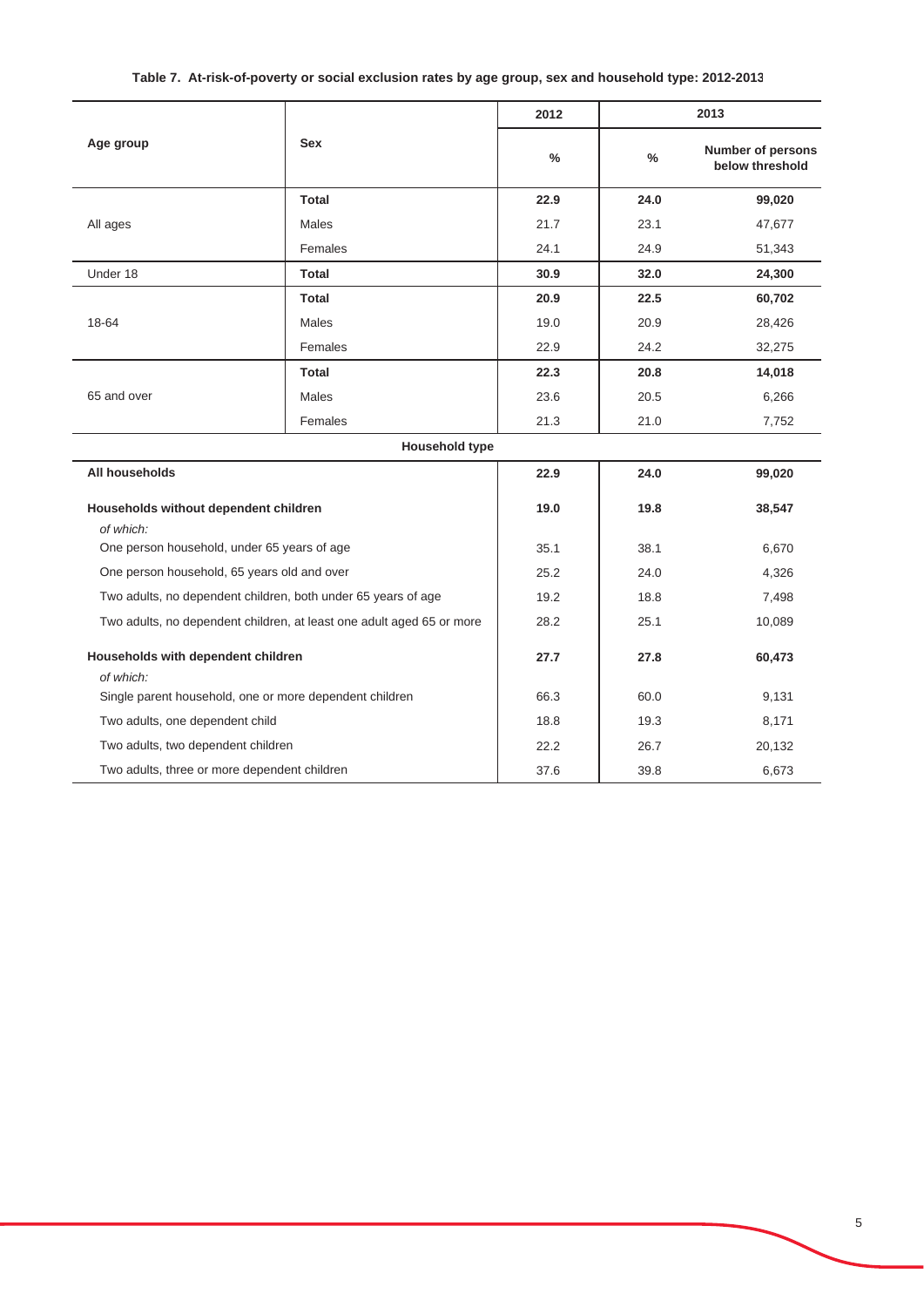### **Methodological Notes**

#### **Background**

The Statistics on Income and Living Conditions (SILC) survey is an annual enquiry conducted by the National Statistics Office (NSO) among persons residing in private households in Malta and Gozo. The main scope of this survey is to enable the compilation of statistics on income distribution and indicators on monetary poverty. SILC also serves to produce reliable quantitative information on social exclusion and material deprivation.

This survey has been carried out in Malta since 2005 and is carried out annually by all European Union Member States under a European framework regulation that came into force in 2004. Consequently, all work related to the SILC survey is coordinated by Eurostat which, in particular, provides guidelines on the methodology that is implemented.

#### **Sample size and response**

In 2013, the gross sample size was 4,992 households. Of these, 209 households turned out to be ineligible for the survey (i.e. addresses that did not actually exist, could not be located, non-residential addresses, permanently vacant dwellings or institutional households). Consequently, 4,783 households were approached for the interview. Of these, 4,381 completed the survey, resulting in a household response rate of 92 per cent. These households comprised 11,965 residents, of which 10,201 were aged 16 and over.

#### **Income reference period**

The income reference year of the SILC survey is one calendar year prior to the survey year. Consequently, the income collected in SILC 2013 refers to the calendar year 2012.

#### **Concepts and definitions**

A person is defined as a **dependent child** if s/he is:

- under 18, or;
- 18-24 years old and is inactive and living with at least one parent.

Otherwise, the person is referred to as an adult.

The **Work Intensity (WI)** of a household is the ratio of the total number of months that all household members aged between 18 and 59, with the exclusion of students aged between 18 and 24, have worked during the income reference year and the total number of months the same household members theoretically could have worked in the same period. Households composed only of children aged less than 18, of students aged less than 25 and/or people aged 60 or more are completely excluded from the computation of this indicator.

The **most frequent activity** status is defined as the status that individuals aged 18 and over declare to have occupied for more than six months in the calendar year. The most frequent activity status groups are employment, unemployment, retirement and other inactivity.

#### The **gross household income** includes:

- Gross employee cash or near cash income;
- Gross non-cash employee income (only company car and associated costs included);
- Gross cash benefits or losses from self-employment (including royalties);
- Unemployment benefits;
- Old-age benefits;
- Survivors' benefits;
- Sickness benefits;
- Disability benefits;
- Education-related allowances;
- Income from rental of property or land;
- Family/Children related allowances;
- Social exclusion not elsewhere classified;
- Housing allowances;
- Regular inter-household cash transfers received;
- Interests, dividends, profits from capital investments in unincorporated business;
- Income received by people aged under 16;
- Income received from individual private pension plans.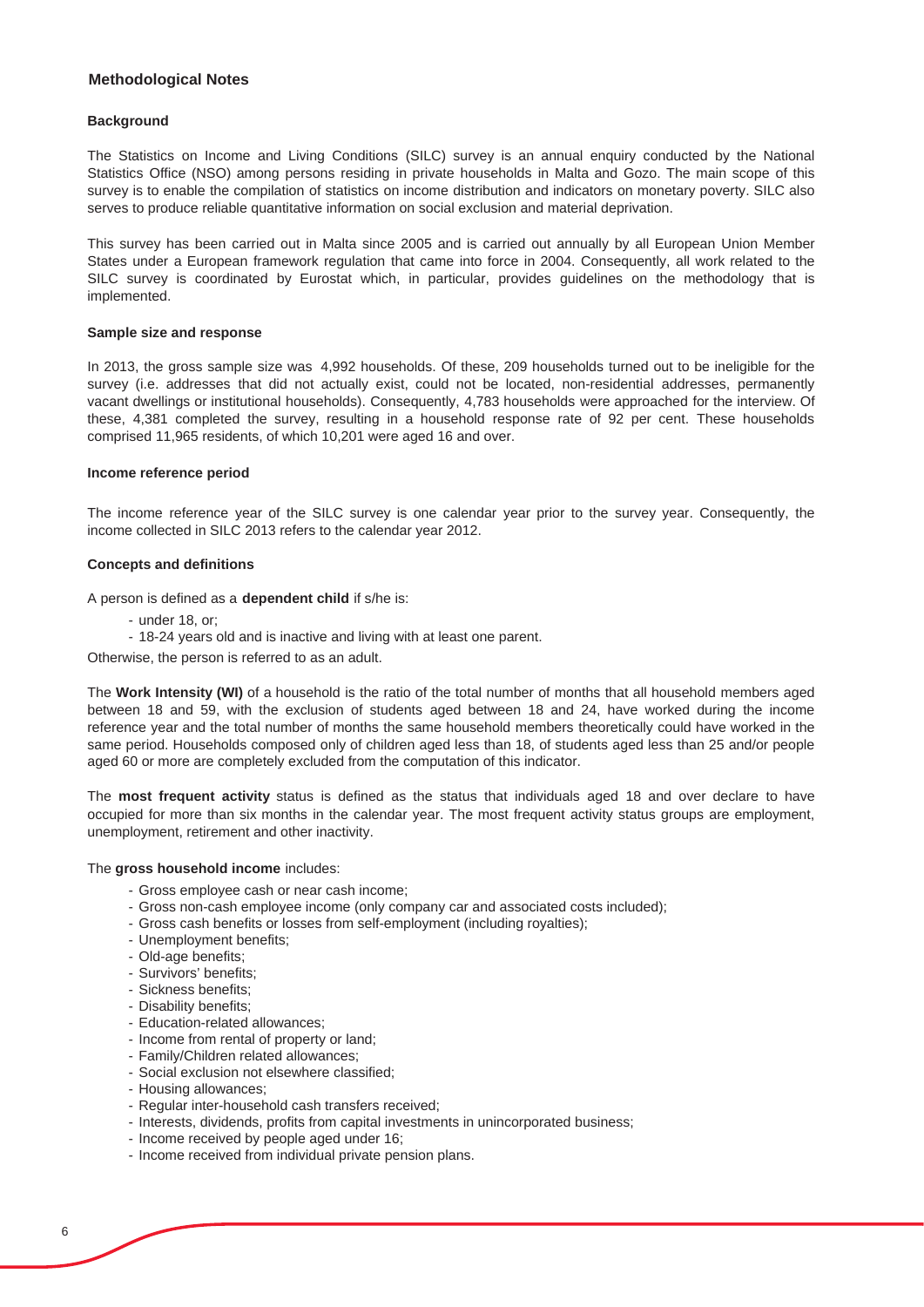The **total disposable income** of a household is calculated by deducting:

- regular inter-household cash transfers paid,
- tax on income, and,
- social insurance contributions

from the total gross household income.

**Equivalent household size** is calculated according to the "modified OECD" equivalence scale which gives:

- a weight of 1.0 to the first adult;
- a weight of 0.5 to any other household member aged 14+;
- a weight of 0.3 to each child.

The resulting figure, which is the sum of these weights, is attributed to each member of the household.

**Equivalised disposable income (referred to also as national equivalised income)** is defined as the household's total disposable income divided by its "equivalent size", to take account of the size and composition of the household, and is attributed to each household member. For example a household with 2 adults and 2 children aged less than 14, would have an equivalised household size of  $(1+0.5+0.3+0.3) = 2.1$ . If the total disposable income earned by the household is  $\epsilon$ 20,000, then the household equivalised income would result in ( $\epsilon$ 20,000/2.1) =  $\epsilon$ 9,523.

The **at-risk-of-poverty threshold** is also referred to as the at-risk-of-poverty line or, simply, the poverty line. This is equivalent to 60 per cent of the median national equivalised income of persons living in private households.

The **S80/S20** ratio is the ratio between the sums of the highest and lowest 20 per cent equivalised incomes of persons within the households.

The **Gini coefficient** measures the inequality of income distribution. It may take values ranging from 0 per cent, which implies perfect equality in the income distribution, to 100 per cent, which signifies absolute inequality.

#### **Material Deprivation:**

The following nine questions were asked to all households in order to determine whether they suffered from material deprivation:

- ability to face unexpected financial expenses;
- ability to pay for one week's annual holiday away from home;
- whether they have been in arrears on mortgage or rent payments, utility bills, hire purchase instalments or other loan payments;
- ability to have a meal with meat, chicken, fish or vegetarian equivalent every second day;
- ability to keep home adequately warm in winter;
- own a washing machine;
- own a colour TV;
- own a telephone (including mobile phone);
- own a car.

Persons living in households who were not able to afford at least **three** of the nine deprivation items, are considered to be **materially deprived**.

Persons living in households who were not able to afford at least **four** of the nine deprivation items, are considered to be **severely materially deprived**.

The **at-risk-of-poverty rate** refers to the share of persons with an equivalised disposable income below the at-risk-of-poverty threshold.

The **at-risk-of-poverty or social exclusion rate** corresponds to the proportion of persons who fall within at least one of the following three categories:

- persons whose equivalised income falls below the at-risk-of-poverty threshold,
- persons who live in severely materially deprived private households,
- 18-59) worked less than 20% of their total work potential during the past year.) - persons aged 0-59 who live in private households with very low work intensity (i.e. the adults (aged